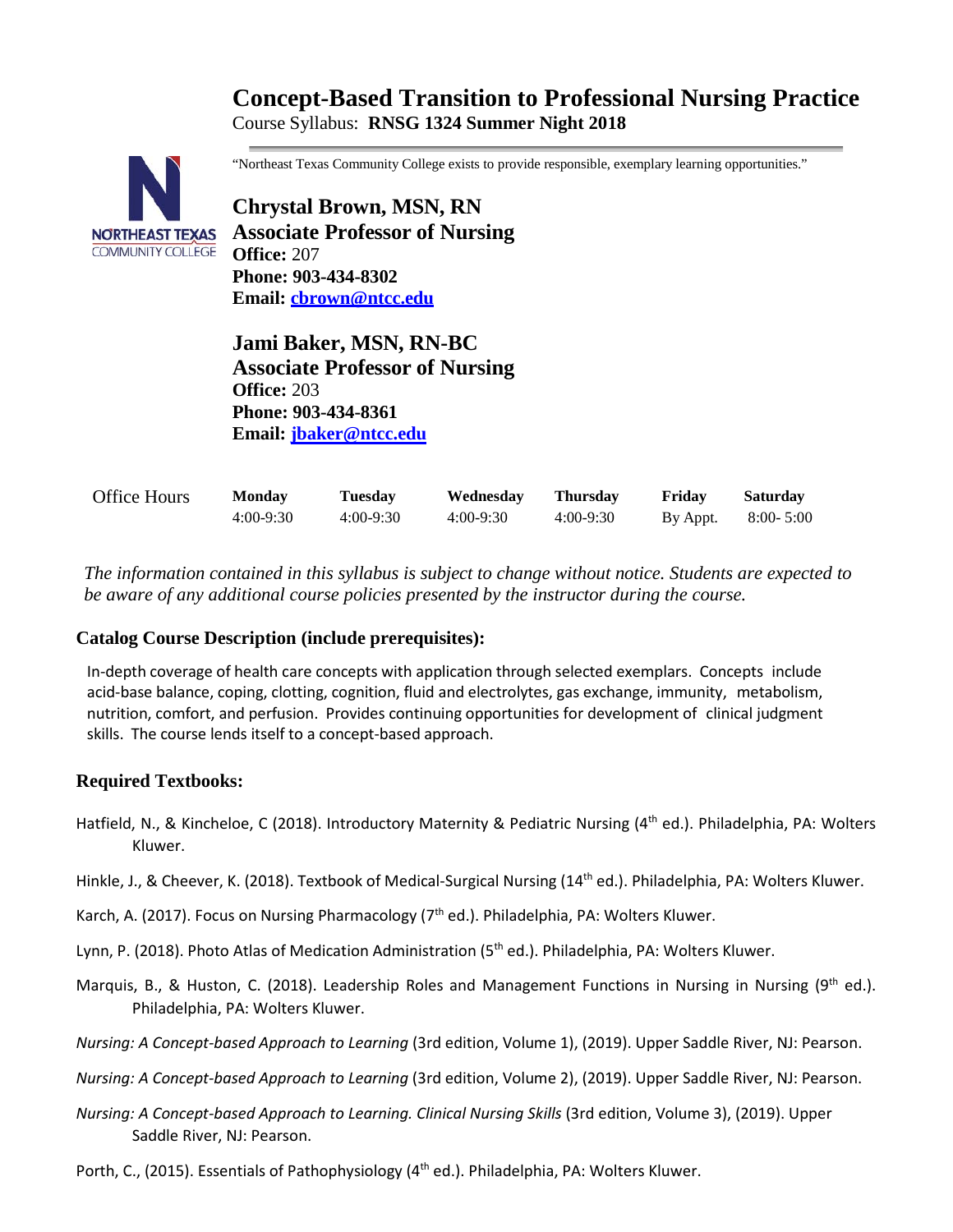Ricci, S., Kyle, T., & Carman, S. (2017). Maternity and Pediatric Nursing (3<sup>rd</sup> ed.). Philadelphia, PA: Wolters Kluwer.

Taylor, C., Lillis, C., & Lynn, P. (2015). Fundamentals of Nursing (8th ed.). Philadelphia, PA: Wolters Kluwer.

Videbeck, L. (2017). Psychiatric Mental Health Nursing (7<sup>th</sup> ed.). Philadelphia, PA: Wolters Kluwer.

Weber, R., & Kelley, J. (2018). Health Assessment in Nursing (6<sup>th</sup> ed.). Philadelphia, PA: Wolters Kluwer.

#### **Additional Recommended Readings:**

Kaplan/ATI testing with assigned reading/testing assignments (and remediation) noted in each module per Blackboard Learning System

#### **Student Learning Outcomes:**

The Texas State Board of Nurses (BON) provides differentiated essential competencies (DECs) (2010) to guide nursing education programs in developing a curriculum which prepares graduates to provide safe, competent, compassionate care. The competencies from the BON show the expected level of performance, integrating knowledge, skills, abilities, and judgment based upon the preparation in the program of study. The differentiation is based upon the level of the nursing education program which the student is enrolled. The NTCC nursing program director and faculty incorporate the Differentiated Essential Competencies (DECs) (2010) into the student learning outcomes of each course, based on the level of the nursing educational program. The learning outcomes of this course are based on the essential competencies of graduates of Texas Associates Degree Nursing education program

## **Student Learning Outcomes Objectives for RNSG 1324:**

Upon completion of this course the student will:

- 1. Utilize a systematic process to analyze selected health care concepts to manage care for diverse patients across the lifespan.
- 2. Describe the interrelatedness between health care concepts to assist in developing clinical judgment.
- 3. Describe the attributes and roles of the professional nurse including leadership, management and principles of delegation.
- 4. Apply a systematic problem solving process for the development of clinical judgement.
- 5. Discuss the legal-ethical parameters for professional nursing practice including the Nursing Practice Act and the American Nurses Association (ANA) Code of Ethics as related to selected exemplars.
- 6. Utilize professional communication techniques in providing patient-centered care and collaborating with members of the health care team.
- 7. Identify health promotion needs for diverse patients across the life-span.

## **Exemplary Educational Objectives:**

See above

## **Grading Policy and Procedures**

Course grades are based on scores; quizzes, exams, special assignments, lab practical examinations and final examinations. Percentages are listed in specific course syllabi. All tests are the property of Northeast Texas Community College and are not to be retained by students. The course schedule of class topics and exams is subject to change as the need arises.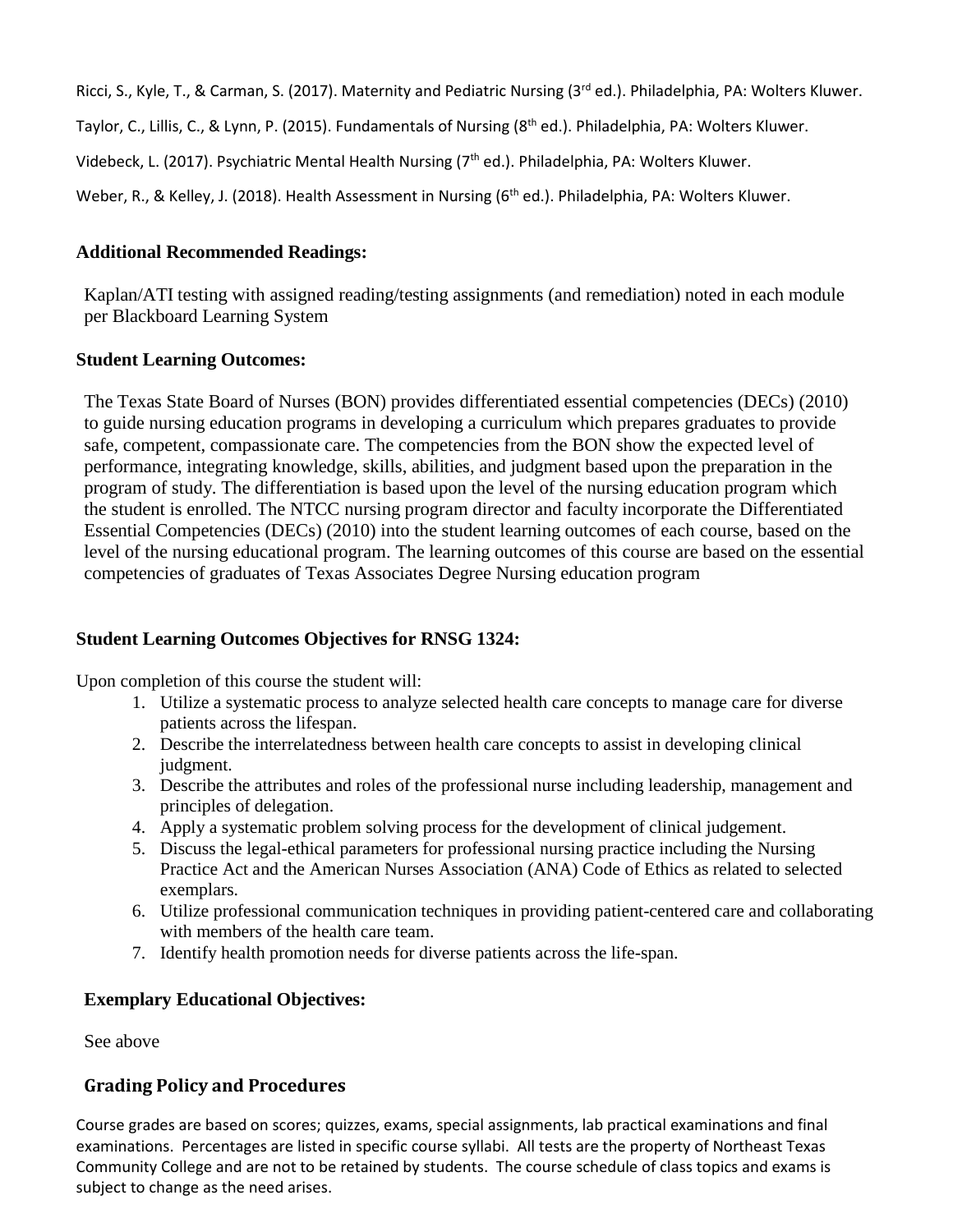A minimum overall grade of "C" is required in all Nursing courses before using that course as a prerequisite for the next course in sequence. In preparation for the State Board examination, the letter grade assigned to all Nursing courses shall be determined as follows:

 $A = 90 - 100$  $B = 80 - 89$  $C = 75 - 79$  $D = 66 - 74$  $F = 65$  and below

The average of the exam grades, before weighted calculation is performed, must be 75% or above to pass the course. Grades will not be rounded when calculating the average (74.5 – 74.9 is not rounded to 75). Students with an exam average of 75 or higher will have course grades calculated based on the weighted calculation of the exams and other required course work. A minimum grade of 75% and a letter grade of "C" or higher is required to receive credit for the nursing course.

The grade earned in this course will be based on the following criteria:

Total 100%

Additionally, all class examinations are considered to be a major part of the course work upon which a major portion of your final grade will be based. If the total average of the module exams is below 75 percent the student will not qualify to sit for the final examination and will fail this course.

## **Course Requirements Dosage Calculations competency:**

Advanced math dosage examination is required to work in the clinical environment and perform medication administration. A passing grade of 100% (pass/fail) will be required to continue in the ADN program. This math dosage calculations exam will include for example: pediatric dosage calculations, IV therapy dosage calculations, IV fluid volume to be infused, and infusion drop rate calculations. The student will have up to three (3) attempts to pass this math exam. The math exam grade will not be calculated with this course grade and is a pass/fail score.

Skills review:

- Phlebotomy skills evaluation
- Intravenous Therapy competency skills evaluation.
- 12- Lead EKG administration is a group exercise competency that will be successfully mastered in a group skills setting and use of the high-fidelity simulation environment.
- Foley Catheter evaluation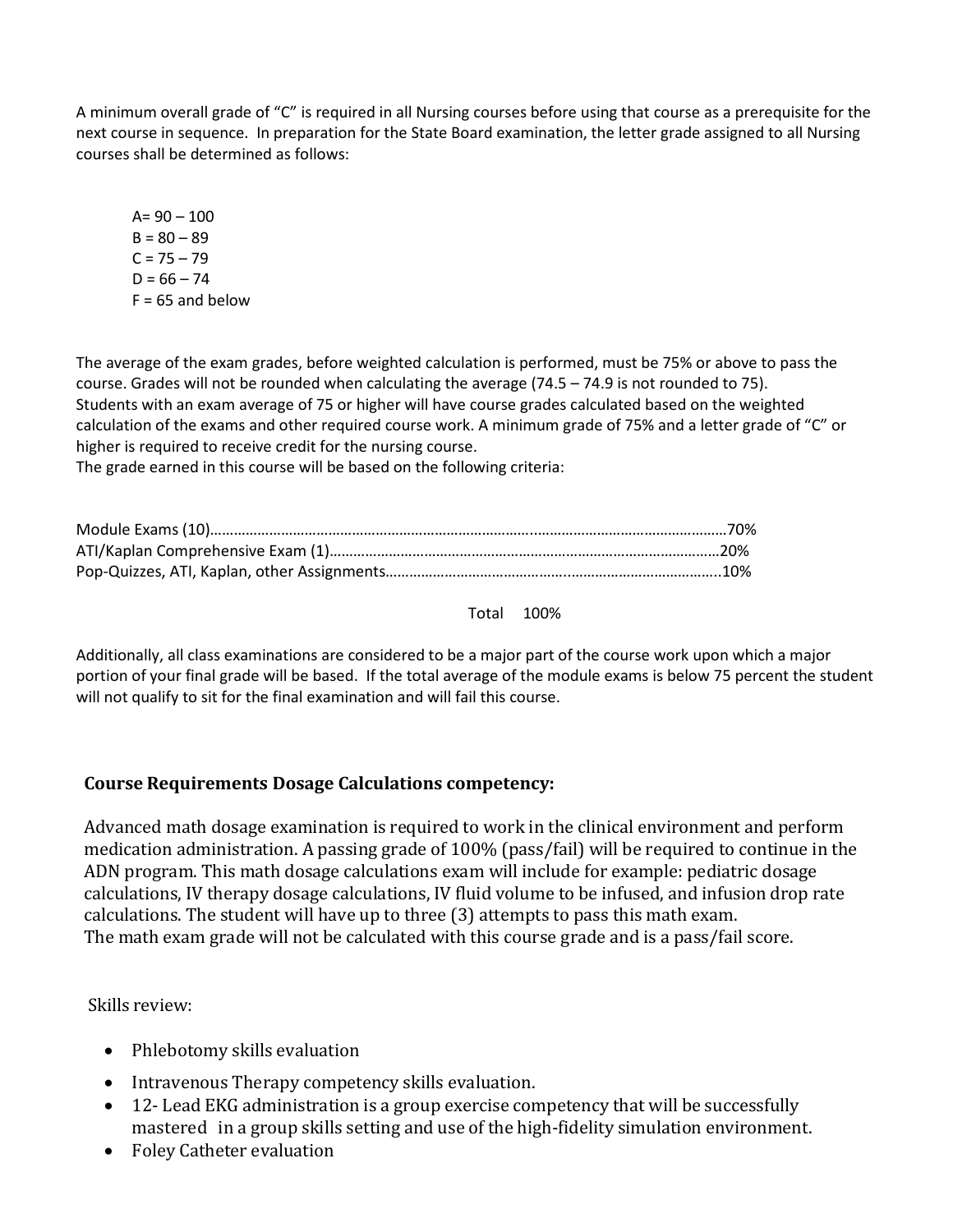Texas Concept-Based Curriculum Northeast Texas Community College ADN Program RNSG 1324 Concept-Based Transition to Professional Nursing Practice is a hybrid course with a large portion of the reading and homework to be found on the Bb Learning platform and to be completed before coming to class. Teaching methodologies include didactic and skills laboratory using low and high fidelity simulation to reinforce didactic teaching. Classroom student engagement is essential to student learning and is achieved through group projects, assigned case study research/presentations, and guest speakers. Module exams, ATI/Kaplan testing with active test remediation, group projects/case studies during face-to-face class time with low and high-fidelity simulation for content reinforcement will be utilized throughout this course.

The student is required to:

- Review definitions of all concepts on assigned concept analysis diagrams
- Complete required reading and posted assignments on Blackboard prior to the start of the scheduled class or lab
- Attend and participate in all classroom, simulation and lab activities

# **Student Responsibilities/Expectations:**

See Nursing Program Handbook 2018-2019 for specific expectations. Cell phones and smart watches are to be kept in the student's backpack and placed on silent mode. These devices can be accessed at break and/or by prior arrangement with faculty.

# **NTCC Academic Honesty Statement:**

"Students are expected to complete course work in an honest manner, using their intellects and resources designated as allowable by the course instructor. Students are responsible for addressing questions about allowable resources with the course instructor. NTCC upholds the highest standards of academic integrity. This course will follow the NTCC Academic Honesty policy stated in the Student Handbook."

## **Academic Ethics**

The college expects all students to engage in academic pursuits in a manner that is beyond reproach. Students are expected to maintain complete honesty and integrity in their academic pursuit. Academic dishonesty such as cheating, plagiarism, and collusion is unacceptable and may result in disciplinary action. Refer to the student handbook for more information on this subject.